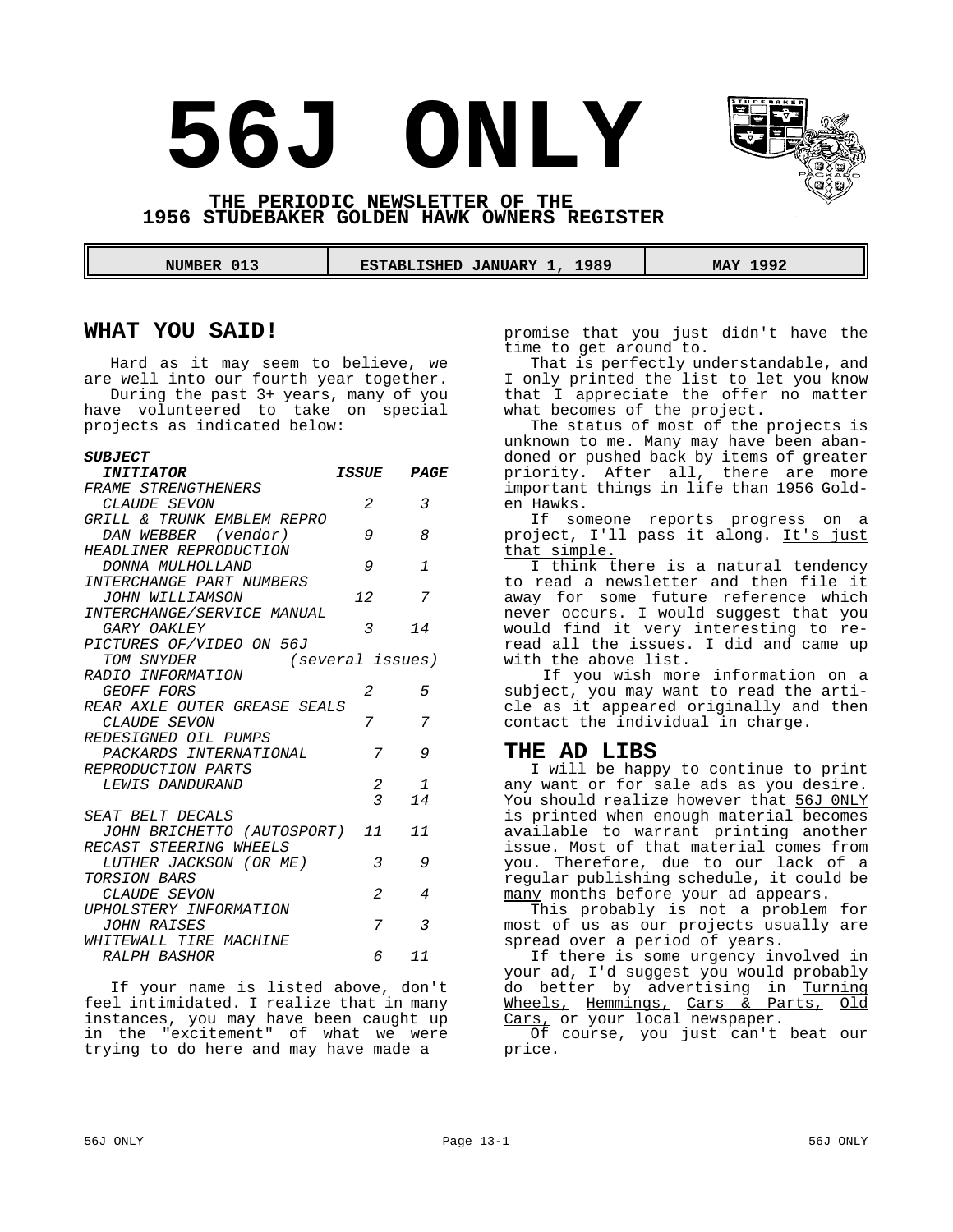# **DEALS ON WHEELS**

I had hoped to be able to find a new Old stock steering wheel which could be used to make a mold to be used to recast our steering wheels.

Repeated requests for a NOS wheel turned up nothing so I have decided to use the steering wheel from my car instead. It is in pretty good condition and, once restored, should make a good wheel for our project.

I have sent my steering wheel to Alger G. Dole of W.W. Motorcars Inc. in a town in Virginia. The wheel will be restored and then be used to make a mold.

I read an article in a magazine about steering wheel restoration. Of all the restoration processes researched in the article, two places were recommended as having processes which would give the best quality and endurance.

I wrote two both places, but only received an answer from Mr. Dole. I spoke to someone at W. W. Motorcars, Inc. about the process and I decided to give it a try.

They will restore my wheel, use it to create the mold, chip all the material from the metal rim, and then re-cast my wheel in the new plastic type material.

When this is completed, anyone **with lots of money** can send his/her steering wheel in and have it re-cast and painted as original for *only* **\$380.00.**

I know that this is an expensive way to get a (like) new steering wheel and I realize it won't appeal to everyone. In the last nine years, I have only come across one NOS steering wheel for a 1956 Golden Hawk and the price in 1983 was \$250.00. I wish I had bought it.

I haven't received the wheel back yet so I can't let you know how it turned out. I will try to report on it next time.

# **COVER CAR**

The new catalog of parts from *Studebaker of California* features a 1956 Golden Hawk on the front cover. The car is Seaside Green over Glenbrook Green and was assembled at the Los Angeles (Vernon) assembly plant.

The owner is our own Robert Fitch of Malibu, California. *Studebaker of California* owner Ed Reynolds shows a lot of class and good taste in selecting our favorite car. Catalogs can be purchased from Ed by sending \$3.00 to 1400 Santa Fe Avenue Long Beach, California 90813.



#### **FROM THE MAILBAG**

(Letters are edited as required.)

# **PETE OLMSTEAD GRANDVIEW, WASHINGTON**

I've been doing some preliminary work on finding paint and interior vinyl for my newly acquired 56J. My green and white interior definitely appears to have gold mylar door panel inserts. At least one other member who owns a Ceramic Green/Snowcap White car tends to agree with me. I have not noticed you mentioning gold mylar, only silver. Could it be that these cars, which only came with vinyl interiors, were different?

I would like to hear from a Ceramic Green/Snowcap White owner who has restored his car, if, in fact, this has ever been done. I can only find Ceramic Green paint in the old Dupont Dulux. The dark olive vinyl for the interior does not seem to be readily available.

NOTE: Pete had this to add In a subsequent letter: I talked to John Skalka, a Seattle Studebaker parts dealer and proclaimed owner of over 200 Studebakers including 6, 56J's over the years. I asked him what was the color of the mylar on Ceramic Green car's door panels? He answered, without hesitation, "GOLD". He once owned a Ceramic Green with gold panels and knew of another at one time in the Spokane area.

He said the seat piping and headliner bolsters were silver. He also said that over the years he has seen a lot of different things come out of L.A., and this could be another.

I am convinced they were gold.

NOTE: Pete's address is listed under the new members below. His phone number is 509-882-3920). I could not find anything in the parts manuals about interior upholstery/mylar. I wrote to member John Raises who has an upholstery book. Here is what John had to say.

I received your letter concerning the color of mylar (silver versus gold) on 1956 Golden Hawks. The dealer upholstery book does not even mention the mylar, gold or silver. I looked through the complete book and there was not even a reference or sample of material.

In all the 56J's I've seen, the mylar has been silver or has turned yellowish due to age and water damage. Sorry I don't have a good answer.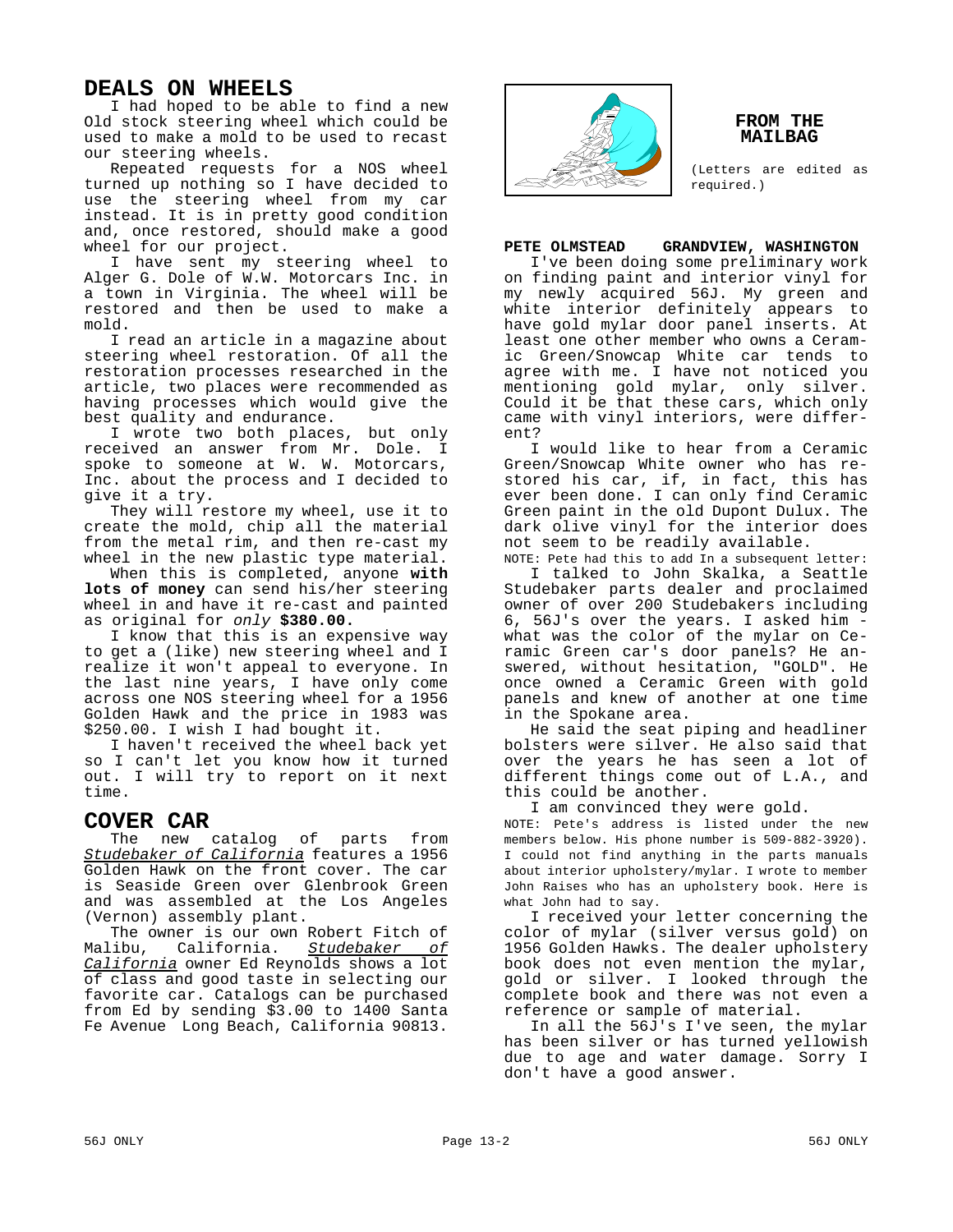TOM SNYDER DYERSVILLE, IOWA

I always read the 56J ONLY the minute it arrives. A few things to comment on:

I may not be on a 1973 list (Dec Turning Wheels) of owners of 56J, but I have owned mine since January, 1970. Over 21 years and still going strong.

In Iowa, the title to a car always lists the previous owner. Because of legal problems (I guess), when I bought the car from a gentleman in Wisconsin, plates were Iowa, and titled in Minnesota with the owner in Germany (Army). I bet I am the only 56J owner listed as the "previous owner"!

My car originally had an automatic converted to 3 sp/od when I bought it. My tach reads 1700 RPM at 55 MPH. Does this relate to 3000 RPM at 110? My MPG might be 16, but I doubt it, but with the original rear end, 1st & 2nd gear is as high as I can go in town.

Reference fire (Ralph Bashor's letter last issue): yesterday near Dubuque, Iowa, a car was destroyed by fire when a piece of metal on the highway bounced up and punctured the gas tank. Evidently, the gasoline was ignited by the hot exhaust pipe.

As a teacher, I have been grounds keeper the last 6 months for a park & baseball diamond involved with "The Upper Deck Field Of Dreams" weekend (hope you knew about Dyersville on the national news!). Anyway this spring I got caught in a gasoline explosion at the park. It melted my shirt and shorts, and burned my face & hair on arms & legs. The clothes were not polyester, but were synthetic (nylon).

Aloe Vera Gel coated on my body kept both scarring and pain down to nothing! Gasoline fumes are nothing to ever take for granted! I still have 12 stitches in my upper lip.

## **LEWIS DANDURAND TUCSON, ARIZONA**

I have pulled another 1956 Golden Hawk off the streets and have enclosed the production order. This one has been in Tucson since around 1964. It now has a latter Studebaker full flow block V-8 and 3 speed transmission. Body is good, no rust, never repainted, but some primer. The chrome is good, removed in a box, but all there.

The interior is gone but enough left for patterns and samples. It's on my waiting list as is the other 56J I've had for some time. I've been in the building of storage barns this year. No

use restoring a car and leaving it out in this sun. I've enclosed a few bucks for postage, please continue sending the news on the 56J.

#### **BOB THOMPSON PORTLAND, OREGON**

Thanks for the information and the back issues. I'm enclosing a copy of the original production order. Right now there is no script on the front fenders, because they were replaced before I owned the Hawk.

I just got the car out of the transmission shop where it remained from June 10 to November 11. The bill was \$667 + \$600 I supplied for parts. The next step is to do the oil pump and check bearings, mains, and rod bearings. After this I should be able to drive without any lifter noise.

#### **I. H. WILLIAMSON HENDERSON, N. C.**

Thanks for much valuable information in your newsletter. Since my Hawk is a driver, quite often the many tips are most helpful.

Enclosed is a copy of the production order for my Hawk and a small check to help with postage. Keep up the good work.

Interestingly enough, my car still has the original engine (bored .155") and is painted yellow and white (near original colors). The automatic has been changed to 3 speed with overdrive and a floor shifter. The rear end is now a twin traction 3:07 from an Avanti which helps with gas mileage.

I am interested in replacing the floor shifter with a column shifter, however I'm not sure how much trouble this would be or where to find the parts. In addition, I'm looking for a tachometer sending unit, inside wind up antenna, back up lights and steering wheel (Probably like many 56J owners). Anyone having "extras" of any of these or information regarding, may reach me at 919-492-7357

# **DENNIS DUKE MIDLAND, TEXAS**

I own a 1956 Golden Hawk and would like to be included in your roster. My car is not running and has never run since I've owned it. It has gone through a brand X engine swap with floor shifter. I'm missing quite a few parts, such as power brakes and steering, but I was able to purchase a 1956 Packard engine with ultramatic and have begun rebuilding the engine.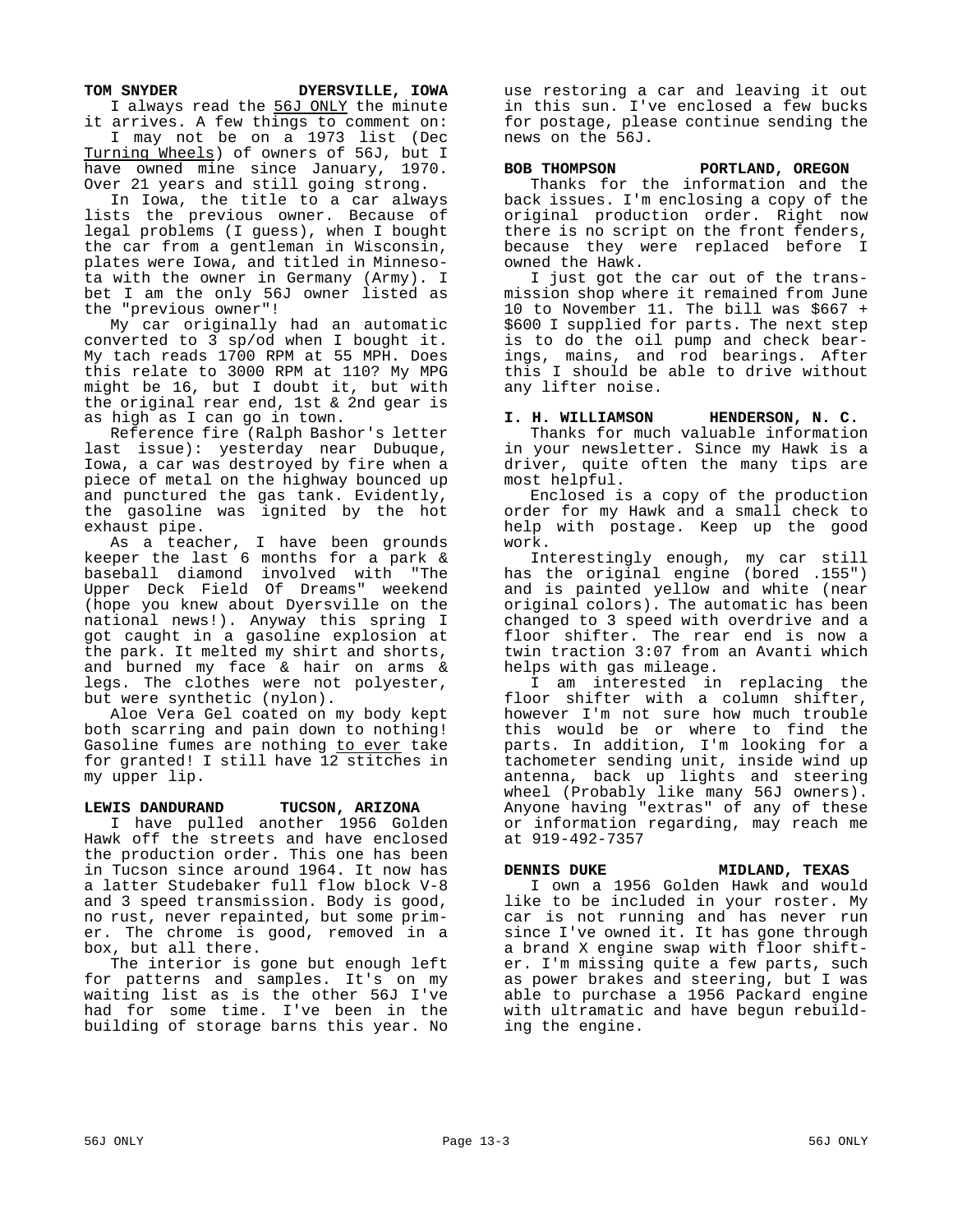I do have a question about the transmission. All the pictures I have seen of ultramatics in Hawks show a short tail shaft, but both of my transmissions have long tailshafts. Is this a problem?

(NOTE: In a subsequent letter, Dennis adds the following:)

Thanks for the back issues 1-12 you sent. They contain a wealth of information.

My 56J was purchased 5 years ago from an individual who had rescued it from the wrecking yard. It is rust free but all glass was broken by vandals, including the gauges. The engine and transmission were gone, but I got an ultramatic and disassembled 320" Packard. Several years ago I purchased a transmission and a complete 374" and began rebuilding it.

If someone has a standard OD. setup complete, I would trade 2 Packard ultramatics. I also have 2 spare sets of heads and assorted parts from 2 spare engines. Maybe I could help someone and get some help also on my needed parts.

Maybe someone can suggest a machine shop to reqrind my 374 cam shaft, or maybe someone has one. I am sending a check to help with postage.

**K. VICTOR SMITH WINSTON-SALEM, N.C.**

Enclosed is a copy of the production order for the 1956 Golden Hawk that my parents bought in October, 1959. I just came back from my 30th high school reunion in Fairfax, Virginia. I drove the Hawk to my 20th and now my 30th. The 700 mile trip was trouble free. It is the car that I drove to school in my junior and senior years. I drove it in all the cavalcades to the football games, and to the prom.

Your article on the oil pumps was of great interest. My original engine (K1276) had the oil pump with the vacuum washer pump. The lifters had been replaced at 26,000 miles (1958) and in 1965 at 90,000 miles, Each time at an authorized Studebaker dealer that did not mention the pump update kit or new pump. The engine always had good oil pressure so I never suspected the pump.

The lifter noise was extremely annoying, and after spending \$200 in 1965 on new lifters, valve springs, and valve grind, the motor again sounded like a thrashing machine within 1000 miles. I was fed up, so in 1971, I had a Chevrolet 327 adapted to the original T-85 overdrive. The 327 is a good engine but I would have kept the 352 had I known

how to fix it. The only other modifications to my car are an Anson floor shift put in in 1962 (the column shift collar had been replaced at 26,000 miles and continued to lock up) and traction bars. I also moved the radio antenna from the left front fender to the right rear and put on a GT Hawk rear pan, tailpipes, and tach.

My car was shipped to Hardy Richardson motors in Alexandria, Virginia. We bought it from the second owner, Col J. O. Beckwith, who owned it for 1-1/2 years. I have a stack of bills where he had replaced front end bushings, mufflers, pipes, lifters, two gauges, all universal joints, steering column collar, and more. He drove the car only 11,000 miles. It now has 131,000 and could use restoration although I do drive it to Studebaker meets and cruise ins.

Two serious problems I have had include a cracked control arm (with the Packard engine) and both rear axles have snapped at the wheels.

Again, thank you for the back issues, you are providing a great service for 56J owners.

## **BRUCE J. LACOSTE SAN DIEGO, CA.**

I've enclosed a copy of the production order for my 1956 Golden Hawk. I've enjoyed reading your newsletter and all the help it has provided.

I've enjoyed my Hawk for a long time but I want to move on to something new. I've decided to sell the car. With the number of Hawks going down, I feel this is someone's lucky day. The car has new tires, interior, power steering, power seat, power windows, and a great aftermarket stereo. On the down side, the hood latch let go and I was very fortunate to find a replacement hood. The car will present a challenge for the enthusiast who wants a great classic to own. I'm asking \$6500 for the chance to own a part of Studebaker history. My phone # is 619-582-7233.

I will always have a love for Studebakers, especially Golden Hawks. I've had an idea for quite some time. I'm a photographer as a hobbyist. If you could solicit the help of everyone involved in keeping the history of the 1956 Golden Hawks in the thoughts of the public, then I would like to collect as many pictures of 1956 Golden Hawks to put in a calendar. Maybe even a book on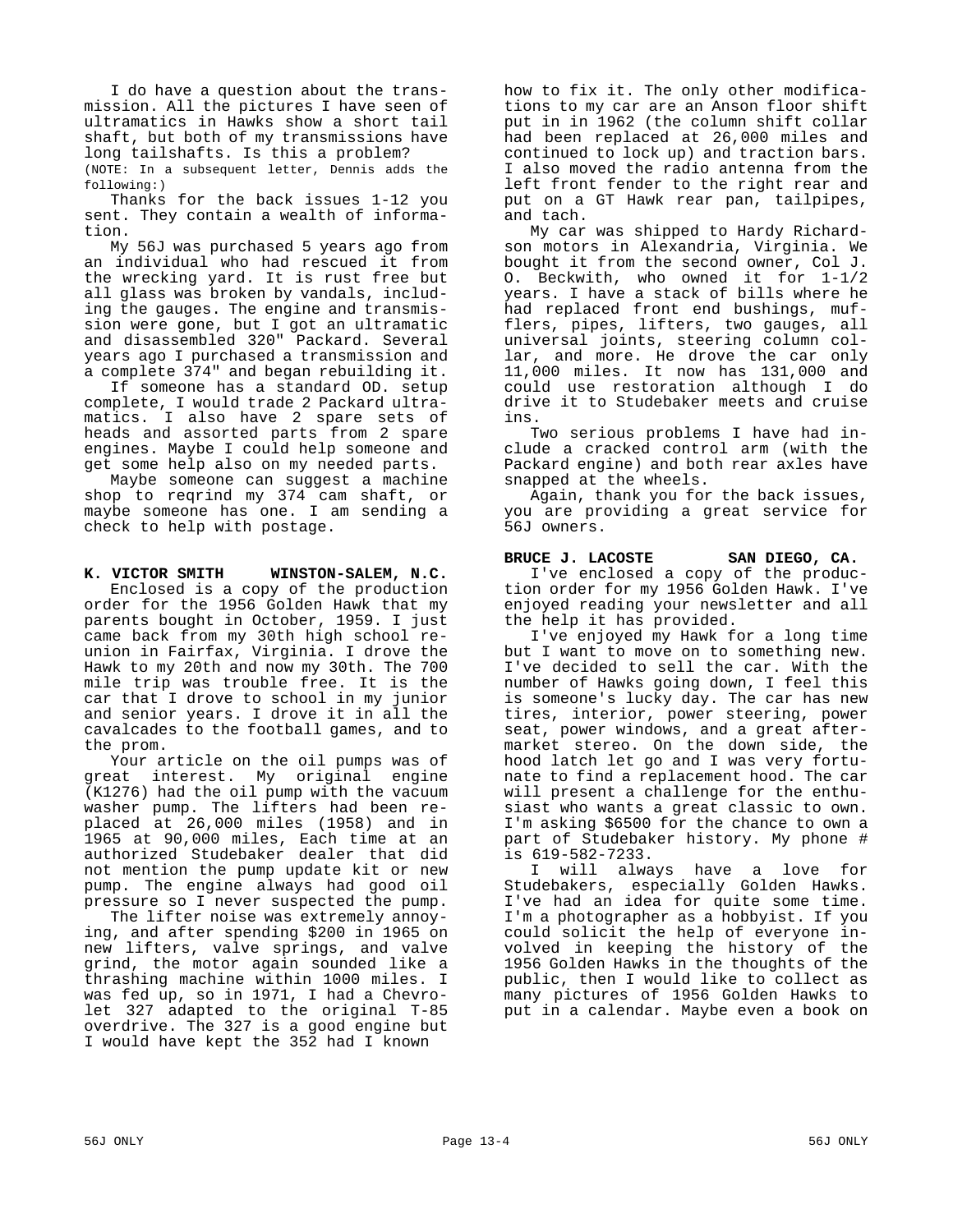the above subject. This could be the start of something big.

Again, if you could list my car in the newsletter, I'd appreciate the help. Thank you for all your help. (NOTE: See the want ad section for Bruce's address).

**LARRY WEIDNER MENOMONIE, WISCONSIN** Enclosed is a copy of the production order for my car and a little money to help with postage, etc.

While at the IOLA meet this past summer, one of my goals was to find someone who produced, cut and sewed carpeting for the 56J. I came upon a company called AUTO CARPET from Chicago, Il. They will make the carpet for me. he has patterns for 1958 and up Hawks but not for the 1956 Hawks.

He advised me not to buy the 1958 pattern unless I could confirm that the floor pans were the same. He claimed that the rear floor pans changed and some of the people who have taken a chance with the 1958 pattern found that it did not conform to the rear pans. He asked me to remove my existing carpeting, making sure to measure how much it had shrunk or moved away from the side panels, and send it to him.

He would then use the original for a pattern and hold the pattern for other members of the club wishing to buy from him. As soon as the weather turns ugly, I will send the old carpeting and hope to have the new carpeting by Christmas. He quoted a price of:

Front and rear rugs \$49.95. Padding \$18.00, Shipping and handling \$16.00, for a total of \$81.95

I've enclosed a copy of his flyer for you to reproduce, as he expressed an interest in sales to other club members. I'll let you know if I'm satisfied with the finished result.

I've also had a lot of trouble trying to get my tachometer to work. After a complete rewiring of the old and cracked wire and substitution of known working sending units and tachometer with no success, I decided that there must be something wrong with the way it was wired. The shop manual and other sources of wiring diagrams are of no help. They do not include the tach in the schematic diagrams.

I went to another 56J, traced each wire, and drew a simple schematic. I've enclosed that hand traced diagram for others who suspect that the wiring of

their tach may have been altered at some time in the past. My tach works fine now. It was just wired wrong all of these years.

| COIL SIDE<br>-BALLAST RESISTOR         | GROUND       |
|----------------------------------------|--------------|
| <b>BLACK</b>                           | <b>BLACK</b> |
| TACH<br>GREEN<br>WHITE<br>–––––––TINTT | SENDING      |

Sure hope to meet you and other 56J owners in person some day. Perhaps a 56J meet somewhere in central USA?

# **BRENT HAGEN PORTLAND, OREGON**

The front page of the brake section of the 1956 shop manual states that power brakes were standard on all Golden Hawks. Does your data concur with this?

I've enclosed a copy of articles from a 1989 book called "Great American Automobiles of the 50's" by Richard Langworth and Cris Poole and the Auto Editors of Consumer Guide. Golden Hawk production is listed as 4071. In the article under 1957, they mention that Monroe experimented with rack and pinion steering on a 1956 Studebaker. I wondered if it could have been a Golden Hawk?

Was the 1956 Golden Hawk faster than the 1957? The speed test reports I've read seem very vague about this. (NOTE: Anyone have any information on Brent's questions?)

It's a small world! After two years of owning a 56J, I finally ran across another owner (actually two) face to face. I was attending the annual October swap meet in Portland. Claude Sevon was there selling parts, and I was introduced to another 56J owner, Bob Thompson. As it turns out Bob doesn't live too far from me and has a 56J the same colors and set up as mine.

I recently replaced all my shocks. They came (from) Sears and are a new line mfg'd by Gabriel for classic cars. They are available in hydraulic and air varieties. They go on sale when the rest of their shocks are on sale.

I just got back from a conference in San Antonio, Texas. While there, I ran into a new Studebaker enthusiast, Terrell Goodspeed. He has a body and paint shop and has restored several cars in the two years since he got started.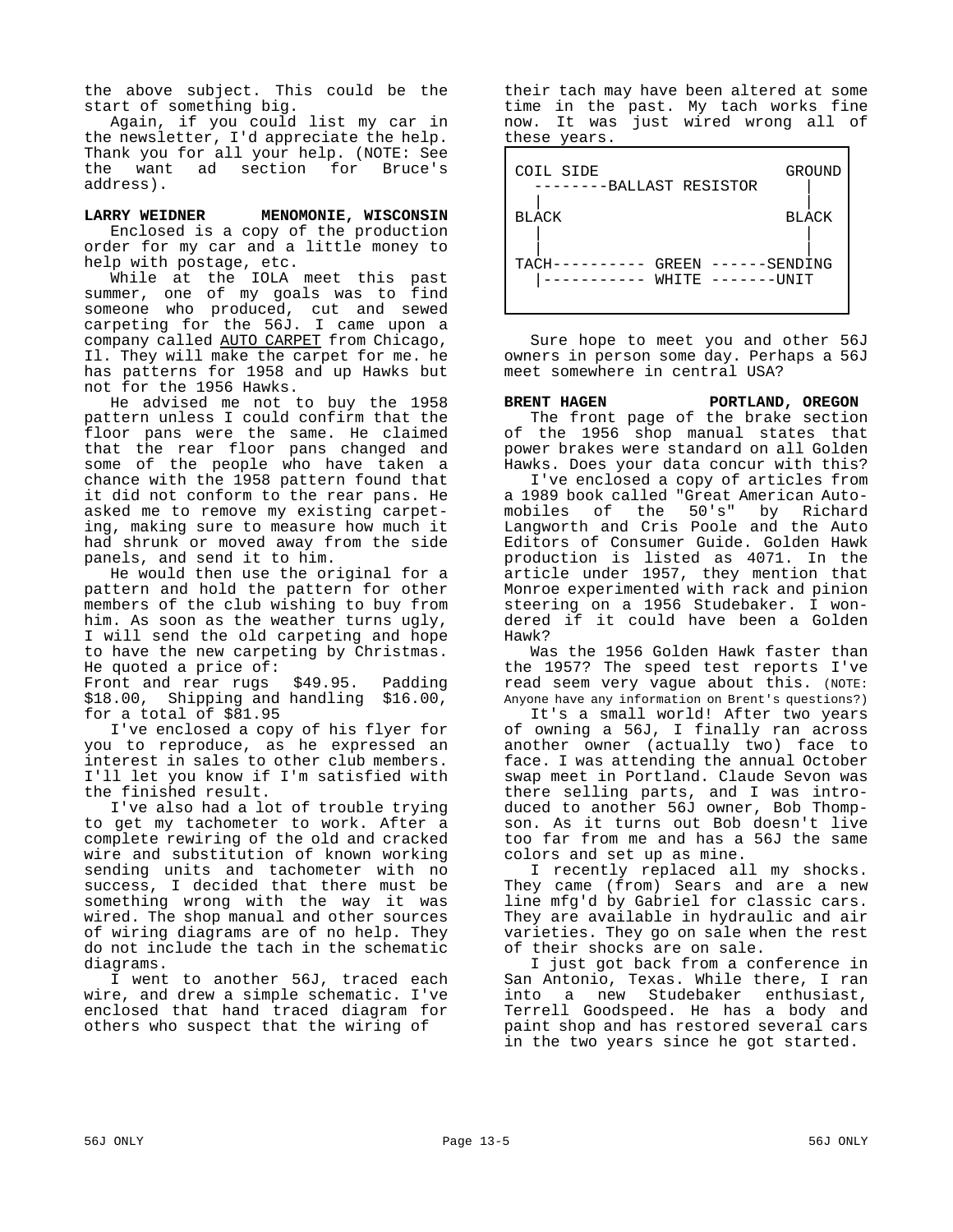He used stainless steel (or chrome) mouldings, as used for custom vinyl tops, for the moulding holding the fins to the body. It looks sharp! You also might be hearing from him as he is purchasing a 56J to restore.

My car is slowly coming along. I finally got around to pulling the oil pan to replace the oil pump. The Nash oil pump requires a different drive shaft, so to keep from waiting, I sent my original pump to Packard International and received another in about 10 days - great service!. I pulled a cap off the crankshaft and discovered substantial wear on the main bearings. The crank was not scratched or scored, so I ordered a set of bearings from Packard Farm. I installed them with the engine in the car. The front four came out easy, but the rear required a "tool" to roll the bearing out. I ended up making one out of a small screw.

A point of interest, in the engine compartment of my 56J on the passenger side of the firewall, is the number X5123 written in what appears to be a grease pencil. I noticed Bob Thompson's car, **also** from the L.A. plant has the number X4216. These are large numbers about 3-4" high. It would be interesting to see if any other cars have them.

Fin hold down mouldings. At a restoration shop nearby, I found a source for 6 foot aluminum mouldings (1/2" wide) which should work great for the 69" steel ones. These won't rust and could also be painted although they look great as is. The cost - about \$8.00 each.

#### **DENVER BERKEBILE JOHNSTOWN, PA.**

Just a note to let you know that 56J #95 still survives. Enclosed is a picture of it today, after much hard work and money. It has undergone a much needed restoration, both engine and body. The only change not listed on your note is power steering.

The color is Mocha/Snowcap, interior is dark mauve and white vinyl (only mauve available is dark).

Replaced mylar with help from your Newsletter. I got it from Original Auto Interiors in St. Clair, Michigan. Very nice looking substitute and very close to original. Side grills are NOS and bumpers are rechromed.

I also got parts from Missouri through an ad in your Newsletter. I would guess I have parts from at least 5 states. Needless to say, the car was

very bad and much was missing when I purchased it. It had sat outside since 1984, and not run, so you can guess the overall condition. Happy to say it looks and runs great now.

I still have one problem, I can't come up with a speedometer pinion gear. After 3 failed tries, I quit guessing. The car has a one piece driveshaft, so it has to be a later model tailshaft. (trans #T86 CIA) overdrive case - tail shaft # R11-1E WG-DIV. Any help you could give me in identifying what pinion I need would be much appreciated. Somebody can surely identify these numbers. Here is some postage money.

I have a Sky Hawk 289 O.D. parts car and miscellaneous parts if anyone is interested.

#### **CLAES ANTONSSON GOTHENBURG SWEDEN**

A few months ago I bought a pile of car parts which, according to the seller Ali Drimmer, when put together in a certain way, will become a Golden Hawk - 1956. There are reasons to believe him.

In the process of putting all the parts together, I think I will need all the help I can get, and therefore, I want to join the register of 1956 Golden Hawk owners.

NOTE: The production order on Claes' car shows a destination of Gothenburg, Sweden, and the Ship Via column contained the word "UNBOXED". The Description of Unit Equipment column, featured HD SHOCKS FRONT, HD SHOCKS REAR, and HEADLAMPS LESS SEAL BEAM UNITS. The paint was listed as ONE HALF P5641 EA COLOR (P5641 is Ceramic Green/Snowcap White).

## **RON WENGER CHAMBERSBURG, PA.**

Enclosed is a small check to help with the cost of putting out your informative newsletter. I have a couple of questions for you.

What color or colors is my Packard engine supposed to be in my 1956 Golden Hawk?

It is a 3 speed with O.D. now. I am interested in replacing it with a 4 speed. What will fit or work?

NOTE: If anyone can help Ron on the transmission, give him a call.

# **BOB EDWARDS JACKSONVILLE, FLORIDA**

Looking for the "Good Guys"? You know, the Studebaker preservationists. Well here is a "Good Guy" and a Bad Guy, to be used only in pure emergencies. My Christmas wish list and the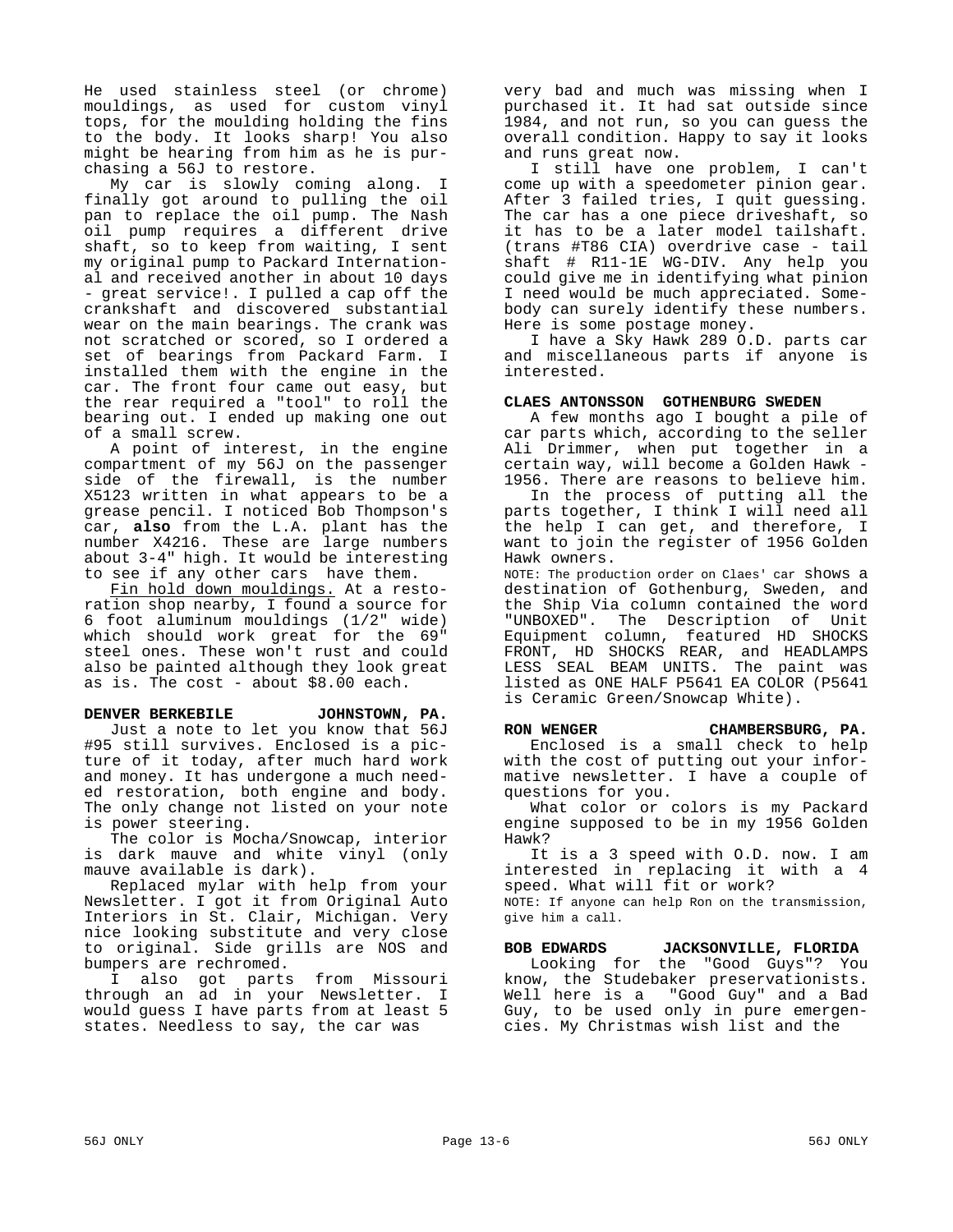extremes experienced are listed below so that other members may benefit.

| <b>OTY</b>     | <b>ITEM</b><br>DESCRIPT.                    | PART #                 | "G"<br><b>GUYS</b> | <b>BAD</b><br><b>GUYS</b> |
|----------------|---------------------------------------------|------------------------|--------------------|---------------------------|
| $\mathfrak{D}$ | INLET MAN-<br>IFOLD GAS-<br>KET             | 648021<br>$\mathbf{1}$ | 4.50<br>EA.        | 7.50<br>EA.               |
| $\mathbf{1}$   | CARB. TO<br>MANIFOLD<br>GASKET              | 440613                 | 3.00<br>EA.        | 6.00<br>EA.               |
| $\overline{2}$ | <b>VALVE</b><br><b>COVER</b><br>GASKET      | 458668                 | 2.00<br>EA.        | 10.00<br>EA.              |
| $\overline{2}$ | <b>EXHAUST</b><br>MANIFOLD<br><b>CENTER</b> | 446743                 | 1.00<br>EA.        | 3.75<br>EA.               |
| 4              | <b>EXHAUST</b><br>MANIFOLD -<br>END         | 446742                 | 1.00<br>EA.        | 3.75<br>EA.               |
| $\overline{2}$ | <b>EXHAUST</b><br>PIPE<br>FLANGE            | 440866                 | 2.00<br>EA.        | 5.00<br>EA.               |
| $\overline{2}$ | <b>CYLINDER</b><br>HEAD GAS-<br>KET         | 440469                 | 6.00<br>EA.        | 30.00<br>EA.              |
| $\mathbf{1}$   | GASKET<br>SET, OIL<br>PAN                   | 458671                 | 8.00<br>EA.        | 20.00<br>EA.              |
|                |                                             | TOTAL                  | 45.0<br>0          | 153.0<br>0                |

The "good guys" - Kliment Brothers, 2104 Ardmore Blvd, Pgh, Pa. 15221. Reluctantly given - the "bad quys" Kanter Auto Products, 76 Monroe Street, Boonton, N.J. 07005.

Ref: *THE HAWKEYE* #007 June 1990

I contacted Packards International 302 French St. Santa Ana, California 92701 Phone 714-541-8431 concerning their redesigned oil pump. I was instructed they no longer modify these pumps. Any suggestions where one might be purchased or modified?

#### **RICHARD PHILLIPS SPRINGFIELD, MISSOURI**

I originally drove my 56J 170,000 without any lifter problems, but I changed my oil every 1000 mi. My transmission failed at 80,000 miles due to radiator cooler failure and again at 170,000 miles I began to have shifting problems.

After reading all your newsletters, I will try to add a little input.

 1. My car was painted the bi-level style white over mocha. The inner fenders and the firewall were white.

 2. The same as Mr. Geoff Fors, I also used the metal dryer duct on my heater. I had a problem on damp rainy days, of fogging all of my windows. After I under coated the duct with rubberized under coating, this condition was corrected.

 3. My 56J was equipped with a fiber type trunk mat and the ridge part of the deck lid was a contrasting color.

 4. The fish paper in my headlamp switch was deformed so I soaked it in penetrating oil (not WD-40) and clamped it between two pieces of steel overnight. I then cleaned the contacts and re-assembled and have had no problems in two years.

 5. For you non-perfectionists, I visited the local motorcycle shop and found that some of their turn signal lamps are almost identical to our back up lamps (just change the lenses).

 6. One of my seat belts has a very good decal. If it is needed, contact me and I will be happy to loan it for duplication.

Frank, I also have an extra Packard engine #3982 with no prefix. Does anyone know what this is out of?

(NOTE: Item 1 above differs from the discussion I had with Richard Poe about the firewall being painted the darker color on 56J cars having the Snowcap White center.)

## **DENNIS LARKINS LA CRESCENTA, CA.**

Enclosed is a small check to assist you in the cause of 56J ONLY. My Golden Hawk is doing well and loves being back in California at sea level. Somehow it never ran quite right in Santa Fe at 7000 ft. Those dual quads always seemed to be sending too much gas and not enough air.

I've managed to complete a few restoration details on my list (every little thing is so rewarding), but have much left to do before it is brought back all the way.

I did learn two interesting facts about the car from the mechanic who did the engine for the last owner. One being that 318 (Chrysler) lifters were installed and the other that it was bored out to 374 CID. I read somewhere that with dual quads, it was about 330 horses. It does like to run.

I called John Brichetto to inquire about the seat belt decals (see issue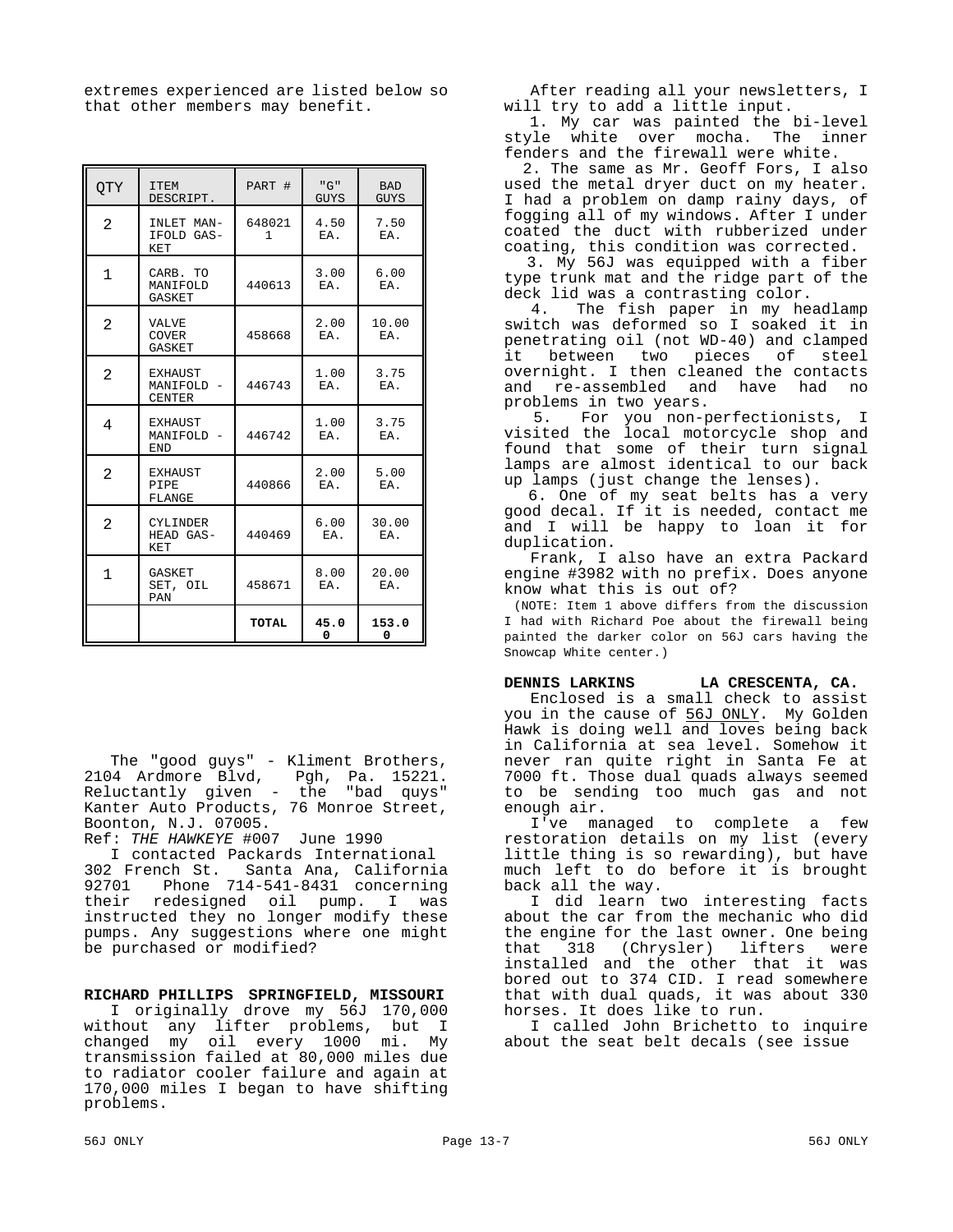#011) and besides you and me, not a single other owner contacted him with any interest. Naturally, he is not trying to <u>lose</u> money on his business so the project is on the back burner. He plans to talk to Newman/Altman this summer to see if they would like to underwrite some of the cost of a run. I don't know if it would do any good to<br>put another encouragement in the put another encouragement in newsletter.

You may have seen the Feb, 1992 issue of Cars & Parts magazine has an article on a D & R Auto Sales in Oregon which has lots of old cars including a picture of a 1956 G.H.

I called about it and they claim that it is mostly complete (missing some front end trim in the picture, but they claim the parts are in the trunk) and in decent shape. What I know about it is that it is a red body, white top (not stock Studebaker combo), automatic trans, power steering, serial # 6031698. They want \$1500. Further info: D & R<br>Auto Sales P.O. Box 1440 Hemiston, P.O. Box 1440 Hemiston, Oregon 97838 1-800-554-8763 1-503-567-8048 (local).

#### **ERIC ROBINSON LANGLEY, BRITISH COLUMBIA**

Boy am I glad I heard about this Club! This stuff is great. Enclosed is a copy of my car's production order. My 63 GT is almost finished, then the GH will be next. As you can see, it will take a while.

I have already gotten a hood and some trim and am dickering on a rebuildable 352". I have also gotten wind of a gentleman in the Seattle area who lives somewhere in the woods and has a crypt of 56 GH cars on his back 40.

I have a few questions which some of the members may be able to answer.

Does or did anyone make speed equipment for the 352" engine? Is there any magazine/newsletter that has detailed pictures of 1956 interiors? Of the two, is a 1955 or 1956 President steering wheel the closest to the 1956 Golden Hawk? Did they use Studebaker rear ends in the Golden Hawk.

Some of these questions may seem commonplace to you but in Canada, it is suggested that only 70 Golden Hawks made it here (semi accurate though undocumented).

We have people here who could pick up a Studebaker part and tell you year<br>made, date of construction, time made, date of construction, assembled, etc. just by feel, but cannot

tell me much about 1956 GH's so this Club will be very helpful to me. I hope I can be of help to it. Enclosed is a little postage money.

# **WANT ADS**

Ads will run for one issue and should be subject related.

# **FOR SALE**

1956 Golden Hawk, auto, not running, missing some parts \$1600; 1952 V-8 sedan, O.D., drives \$1000; both \$2100; 1960 V-8 sedan O.D., not running \$400; all solid. Sling type wrecker trailer \$1500. Entire lot for #3700. Jim Mielke 6512 Chinaberry Plano, Tx 75023 214-517-7671

1956 Golden Hawk, auto, PS, PB, PW, P-Seat; \$6500 Bruce Lacoste 6528 Bell Bluff Ave. San Diego, Ca 92119 619-582-7233

1956 Golden Hawk, daybreak blue/airforce blue, Power front windows, power seat, tinted glass, rear seat speaker, NOS 374 engine, spoke wheel covers NOS rear axle (twin traction), seats upholstered with NOS fabric and vinyl, 3 speed/overdrive (floor shift), body #6. Restored in 1985 from a rust free California car at 82,000 miles, 2000 miles since restoration. \$12,500. Chuck Berryman 6251 East Rd. Scales Mound, Il. 815-777-3252 Please phone before 6:30 a.m.

Brake & fuel lines in stainless steel, pre-bent on our CNC tube bender, we duplicate to OE specifications for all makes & models. Classic & Performance Specialties, Inc. 6509 Transit, Unit B1 Bowmansville, N.Y. 14026 716-681-2553

Need the right color paint for your classic? Rare, many discontinued, original colors and refinishing supplies available for your model and year. Every color offered, 1950s to 1980s. Orders shipped within 3 hours! Request free brochure. The Classic Colorist Box 805

Great River, N.Y. 11739

Studebaker paints, 1929-64, acrylic, enamel and lacquer. Automotive Paints Ultd, 919-599-5155 (NC)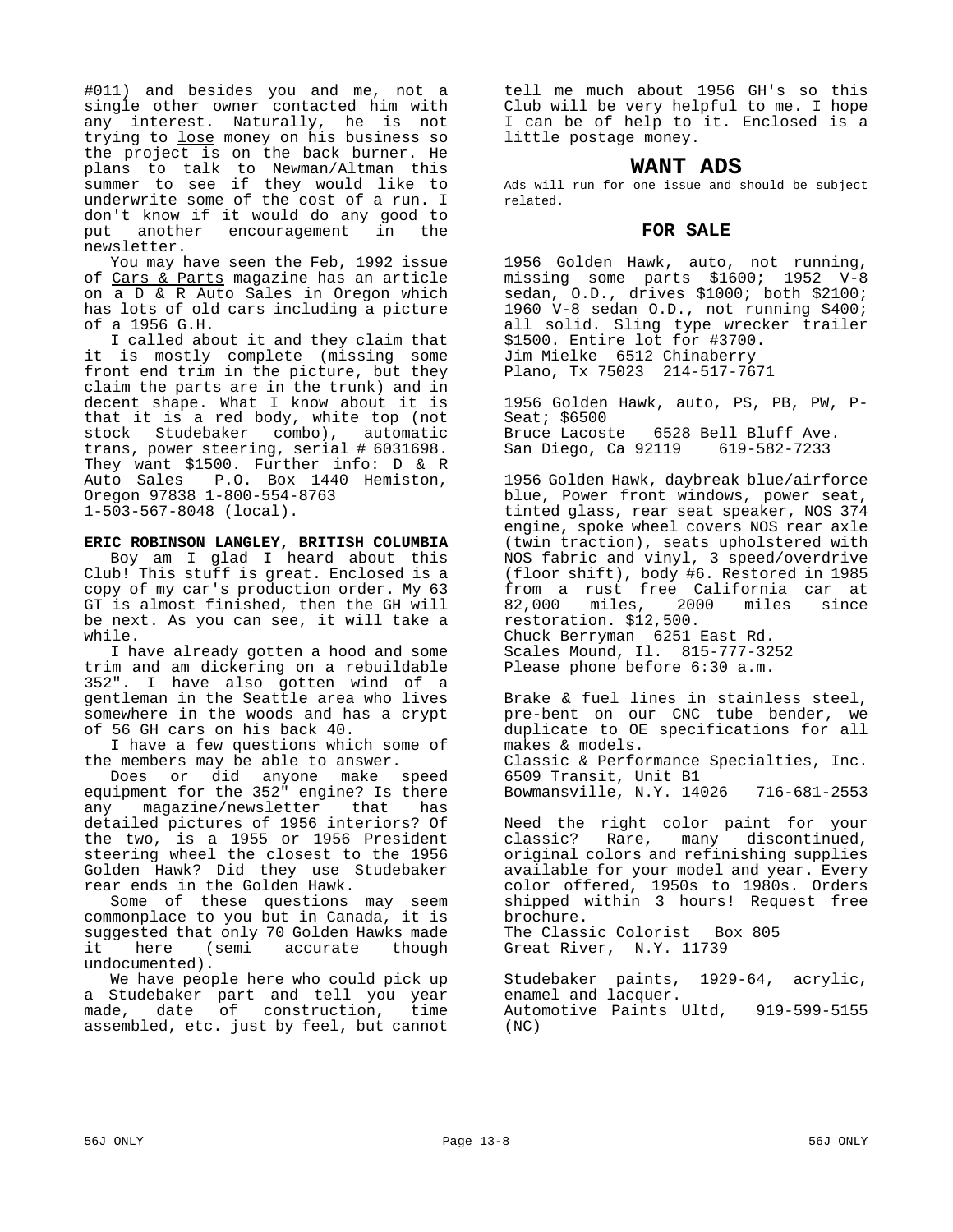Reproduction oil filter decals, red with black lettering. Produced by *Autosport Specialties.* \$3.00 **+ SASE**. Frank Ambrogio 1025 Nodding Pines Way Casselberry, Florida 32707

#### **WANTED**

Column shift setup, tachometer sending unit, inside wind up antenna, back up lights and steering wheel for 1956 Golden Hawk. I. H. Williamson, Jr. RT 8 Box 515 Henderson, N.C. 27536 919-492-7357

Two rear brake drums, two wheels for 56J. Felipe Santana P.O. Box 3454

Mayaguez, Puerto Rico 00709 809-851-5173

Two good rear brake drums and the small trim pieces between the rear fenders and the upper quarter behind the doors. George Maroney 9843 North Cut Road Roscommon, Mi. 48653 517-821-5427

Need a 3 speed/OD setup and a cam shaft. I have 2 spare cylinder heads and 2 ultramatics.<br>Dennis R. Duke 5609 E. Co. Rd. 60 Midland, Texas 79705 915-683-0052

Ultramatic shift-linkage and brackets, filler tube and dipstick. Richard Phillips 842 W. Seminole Springfield, Mo 65807 417-881-0196

Parts wanted regardless of condition from 1956 Golden Hawks only: correct and original steering wheels, tail light housings, Check mark mouldings (the  $"\sqrt"$ moulding in front of fin), motor mounts. I can get these parts re-cast, rechromed, or re-vulcanized. Frank Ambrogio 1025 Nodding Pines Way Casselberry, Florida 32707

#### **HERE WE GROW AGAIN**

Our membership continues to increase as more and more 1956 Golden Hawk owners hear about us. Thanks to all those who have spread the word.

Please update your rosters as we welcome the following members.

- 114 Ken Falkenberry 2601 E. Cholla Phoenix, Arizona 85028
- 115 Bill Fergusson 13451 Cantara St. Panorama City, California 91402
- 116 Dennis Duke 5609 E. Co. Rd. 60 Midland, Texas 79705
- 117 Elmer Johnson 6030 Browning Lane Bozeman, Montana 59715
- 118 Thomas Hlusik 6 South Myers Ave. Berlin, New Jersey 08009
- 119 Peter Olmstead 80 Mt. View Rd. Grandview, Washington 98930
- 120 David K. Fleming R. R. 1 Smithfield, Illinois 61477
- 121 Wyatt Bowman 1393 Willow St. Atwater, California 95301
- 122 Bob Thompson 5906 N.E. Failing Portland, Oregon 97213
- 123 Ed Montgomery 835 Klem rd. Webster, N.Y. 19580
- 124 Claes Antonsson Camla Bjorlandavagen 153 S-417 28 Gothenburg Sweeden
- 125 Richard Phillips 842 W. Seminole Springfield, Mo. 65807
- 126 Eric Robinson #2 20699 Eastleigh Cir Langley, B.C. Canada V3A4C3
- 127 Robert Lowry 414 Lowell St. Dallas, Texas 75214
- 128 Roger Cowan 5025 El Paraiso Ave. Sacremento, Ca 95824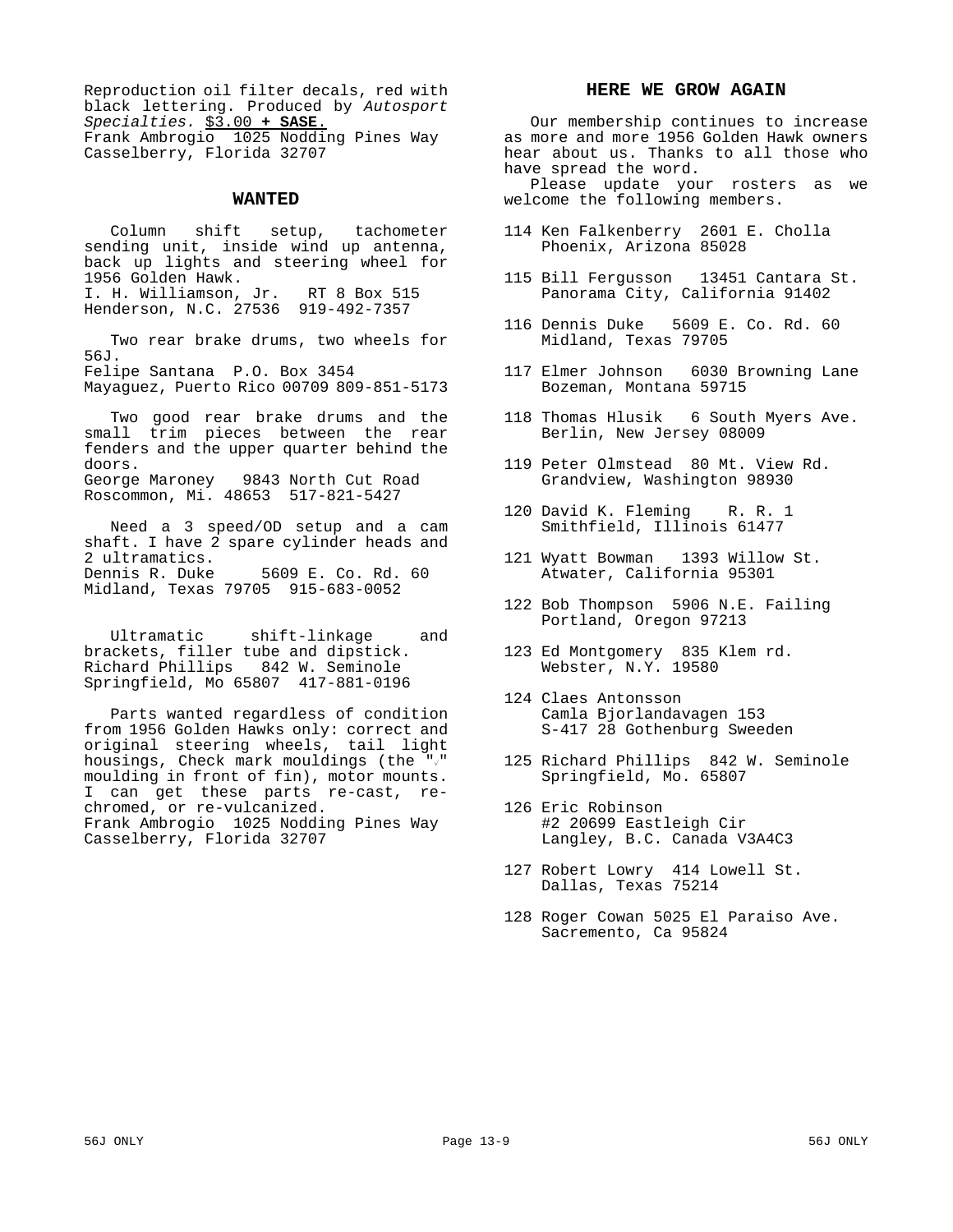# **ENGINE MISS OR SKIP - 68J 6MODELS**

No. 315 June 1956

 *Please record this article on the Service 6ulletin Reference Page at the end of the Engine Section of your' 1956 Passenger Car Shop Manual.*

 There have been some reports or a miss or skip occurring In the Golden Hawk engines Used on 5\$J models. The reports were that the condition still exists after the engine has been thoroughly checked and tuned.

 There is a possibility that some cross firing may exist at the ignition cable support brackets.

 If the engine falls to respond smoothly on acceleration. particularly at the lower speed ranges. It may be caused by a cross fire between #5 and #7 cylinders. The cross firing may be the result of a pinched ignition cable between fingers of the cable supports breaking the wire insulation or because wires running parallel are too close to one another.

 Recently, new Ignition brackets and cables were released which may be Installed where necessary to correct the misfiring. These new support brackets and cables are available as listed:

For Overdrive equipped cars:

1 - 6484554 Ignition Cable Set

 1 - 8489377 Spark Plug Cable support Bracket- Right

 1 - 6489917 Spark Plug Cable Support Bracket. Left

 8 - 6489378 Spark Plug Cable Support Bracket Grommet

For Ultramatic equipped cars:

1 - 6484554 Ignition Cable Set

 2 - 6489377 Spark Plug Cable Support Bracket

 8 - 8439378 Spark Plug Cable Support Bracket Grommet

 Installation of new brackets may be accomplished as follows:

1. Lift the Ignition cables from between the support fingers on all four supports, remove and discard the cylinder head supports and the supports under the coil.

2. install tile new supports by attaching the supports under the center and rear cap screws for the rocker cover. only one support Is used per side.

3. It will be necessary to cut off some of the cables to obtain the proper length between the supports and the distributor cap.

# **CONTROL ARM BUSHING RETAINERS - ALL MODELS**

No. 312 April 1956

*Please record this article on the Service Bulletin Reference page at the end of the Front Suspension and Steering section of the 1956 Passenger Car Shop Manual.*

 The plain washers formerly Installed on the control are Inner shaft bushing retainer cap- screws &re to longer used In production. They are shown as Item 3. Fig. 8. on page 4 and Item 5, Fig. 12. on page 6 of the Front Suspension and Steering section of the<br>1956 Passenger Car Shop Manual. Passenger Car Shop Manual. Therefore, It la necessary and important that the bushing retainer capscrew be torqued to the proper specification

# **OVERDRIVE TRANSMISSION REMOVAL- 56J**

No. 313 April 1956

 *Please record this article on Page 30, the Service Bulletin Reference page of the transmission section of your 1956 Passenger Car Shop Manual.*

 When removing overdrive type transmissions on 56J Goldenhawk, the clutch housing must be removed with the transmission as an assembly.

 On thls model. the clutch throw out bearing return spring is attached to the front flange of the transmission. This makes it necessary to remove the transmission and clutch housing together to prevent damage to the return spring and facilitate removal and installation of the spring.

INTERFERENCE BETWEEN BODY BOLT AND FRONT OF REAR SPRING - 1966 MODEL PASSENGER CARS

No- 314 M-V 1956

 Please record this article on the 3ervice Bulletin Reference page at the end of the Spring and Shock Absorbers section of your 1956 passenger Car Shop Manual.

 Occasionally a noise may be encountered at the rear of the car that is the result of interference of the rear spring front eye and the body bolt above it.

 Where this occurs, it is possible that the 1/2" thick shim at that body bolt location had not been installed which permitted the bolt to extend beyond its normal position. If interference results. a ants. part No. 311446X6. or a stellar shin improvised from tire stock should be installed.

 If there is still interference with the proper shin to piece, the body bolt should be cut off 1/8".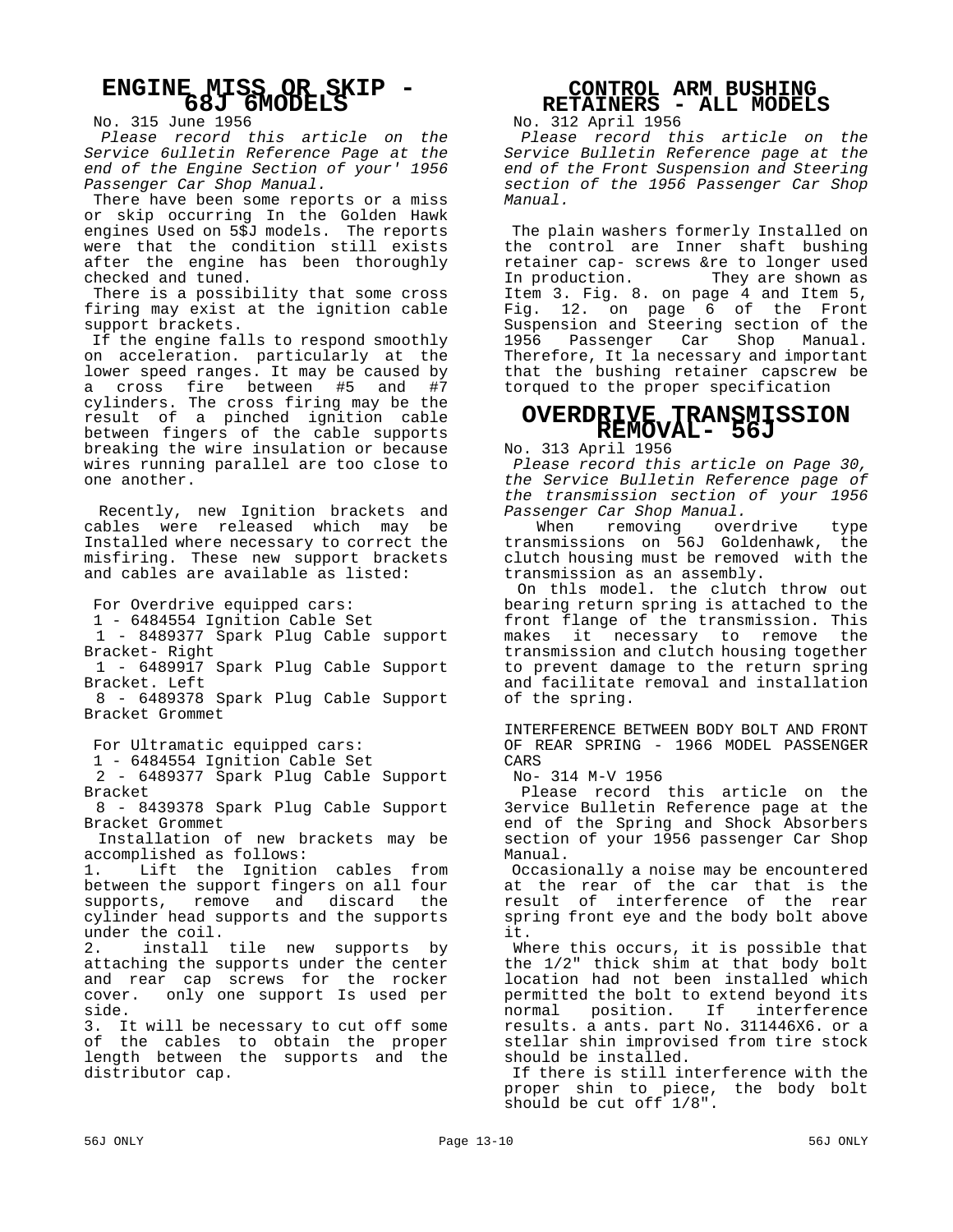